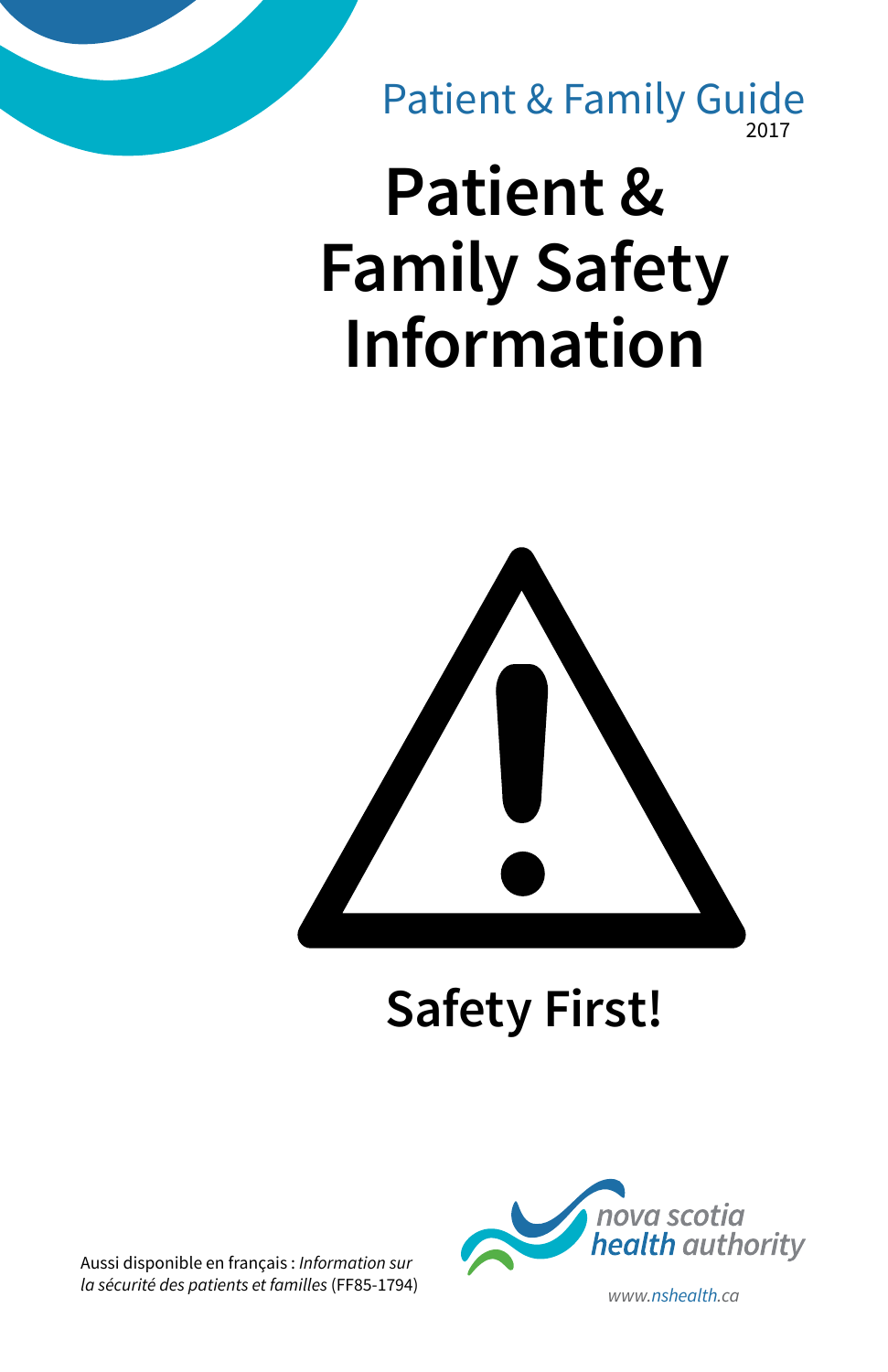# **Patient & Family Safety Information**

#### **Safety is everyone's responsibility.**

This booklet explains the role that patients and their families play in terms of safety within NSHA.

# **Infection Control**

### **Hand washing**

Hand washing with soap and water is the best way to avoid infection for you, your family, visitors, and staff. Please wash your hands before and after meal times and after going to



the washroom. Encourage anyone entering your room to practice good hand hygiene. You will find alcohol hand sanitizer stations throughout the unit and building to support good hand hygiene practice.

#### **Flu season**

Flu season generally runs from November to March. Each year all patients are offered the flu vaccine while in hospital. Staff will talk with you about why the flu vaccine is important.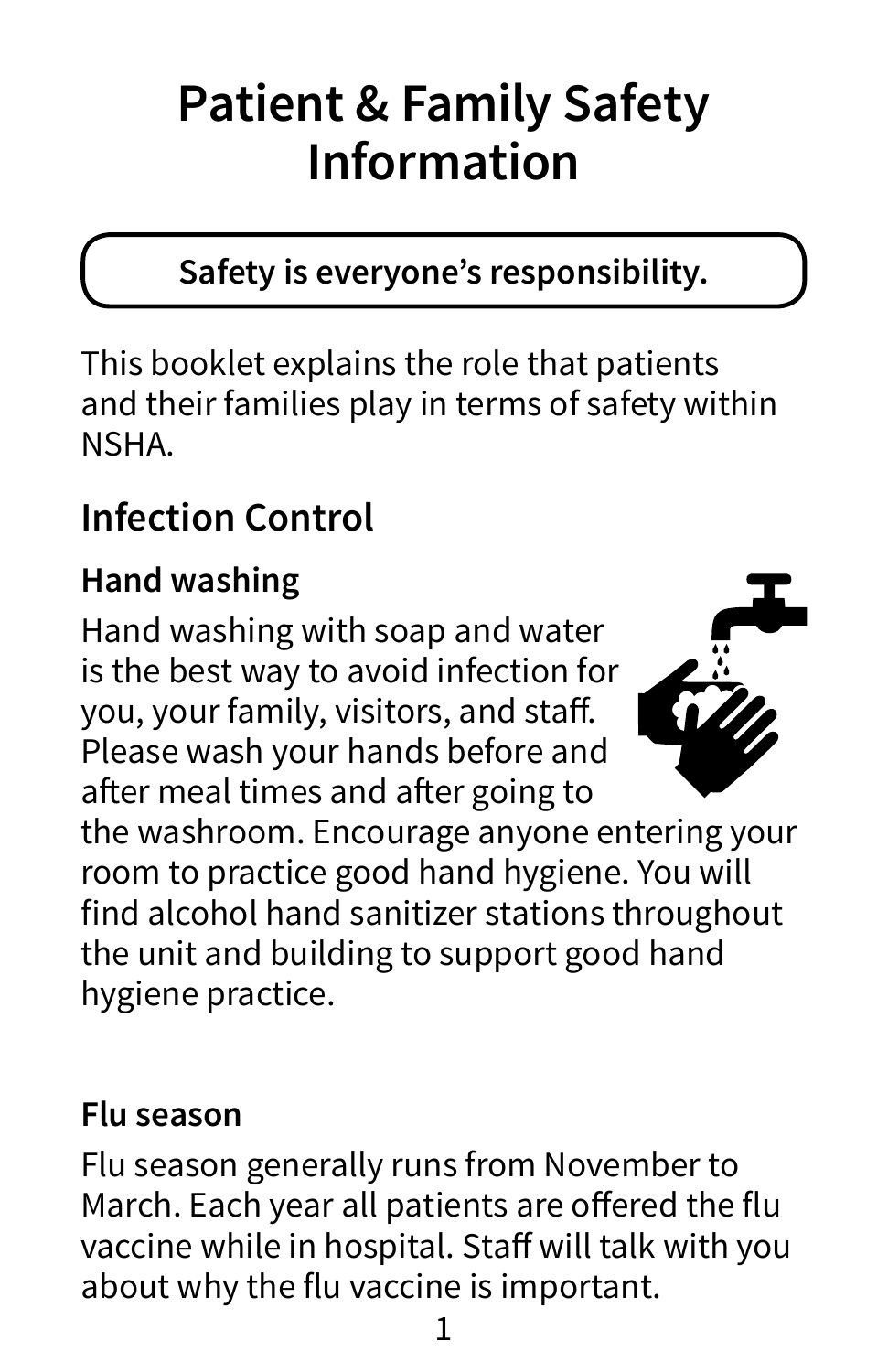#### **Coughing and sneezing**

Coughing and sneezing into your sleeve or a tissue is the best way to keep from spreading germs. Wash your hands after putting the tissue in the garbage.

#### **Responsible visiting**

Family members, friends, and other visitors should not visit if they are feeling ill (vomiting, diarrhea) or have symptoms of the flu (such as fever, cough, sore throat, or generalized aches and pains).

# **Bringing food from home**

Food from home **may not be shared** with other patients. Other patients may have problems with some foods or drinks. Patients or their families are responsible for heating up or preparing any food brought in from home.

#### **Giving food to other patients**

If another patient asks you for food or beverages, always check with staff before giving it to them as they may have allergies or other problems.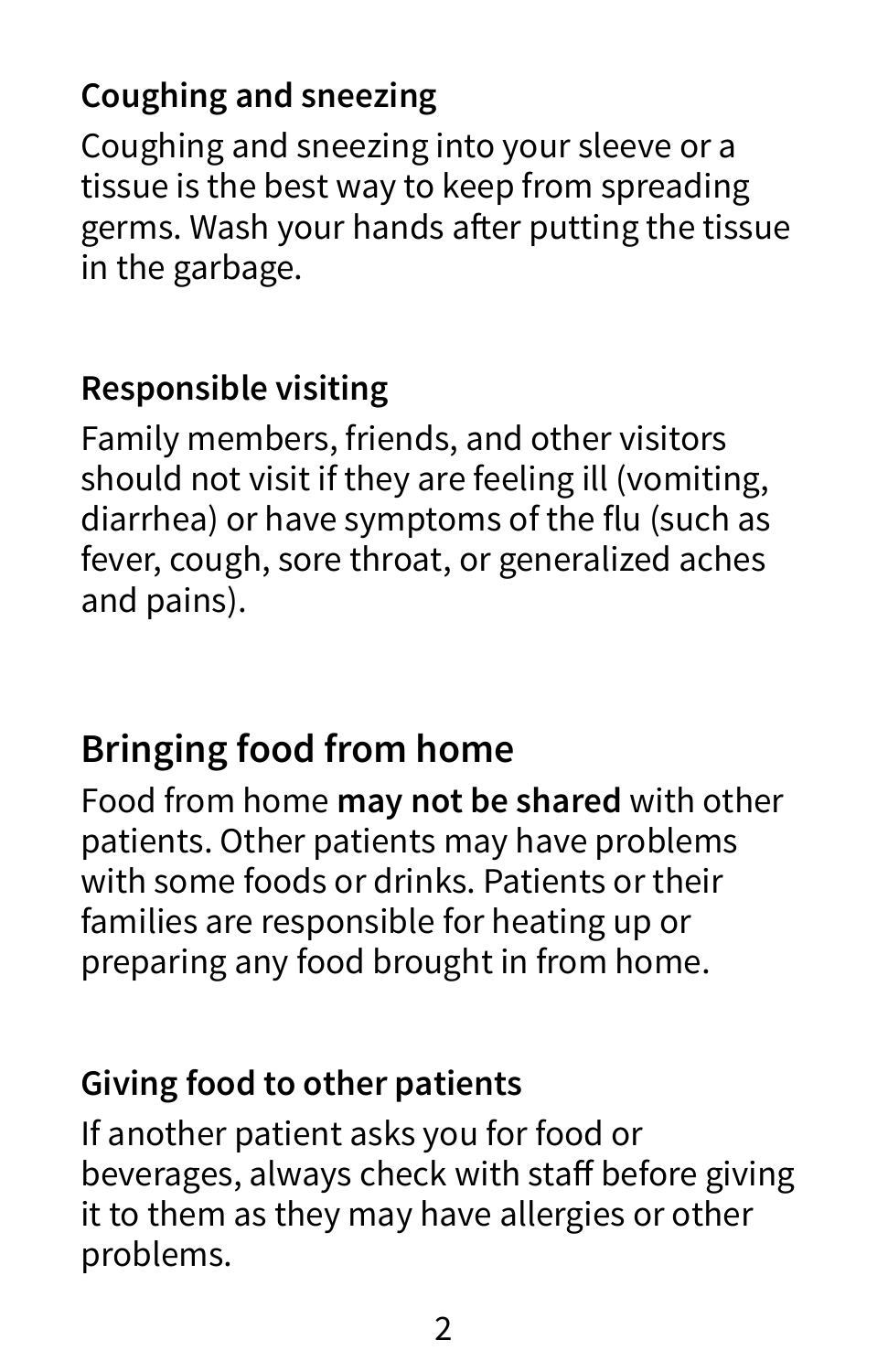# **Fall prevention**

Our goal is to balance personal safety with independence and mobility. We try our best to lessen the risk of patients falling. Everyone can help make our shared spaces safer by taking care.

- Keep hallways, rooms, and care areas clear of clutter or any hazards.
- Use the handrails in the halls.
- Get up slowly if you have been sitting or lying down.
- Get daily exercise and good sleep, and eat well to lessen your risk of falling.
- Have someone turn on the light when going to the bathroom at night or ask for help if you need it.

#### **Tripping hazards**

Secure cords to prevent tripping hazards.

#### **Bed alarms**

Some patients are at risk of falling when getting out of their bed, chair, or wheelchair. Please call staff for help. There are also bed alarms that can be used if needed to warn staff that a patient is trying to get up by themselves.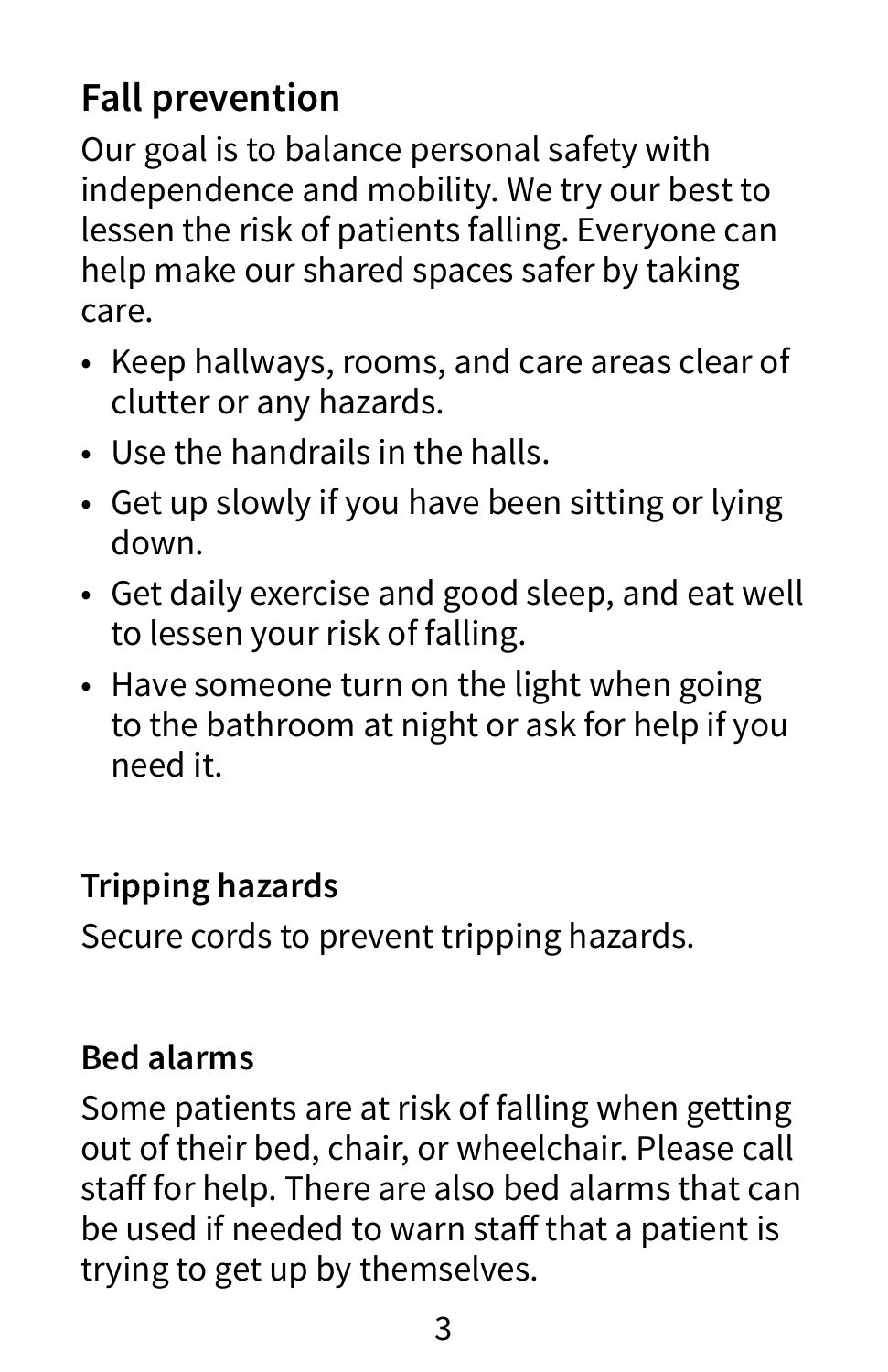#### **Footwear**

It is important to wear appropriate footwear. When shoes fit well and provide good ankle and foot support, balance and stability is better. Please wear shoes both on and off the unit. Please do not go around the unit in your bare feet or socks.

#### **Personal furniture**

To help you feel at home, families may bring in small personal items such as small pictures, radios, portable DVD players, etc. For safety reasons and comfortable movement, please keep in mind that space is limited. Keep all rooms clear of clutter so everyone can get out quickly in case of an emergency.

If your family member has to sleep in the room with you on a cot or chair, we ask that they fold it up and place it out of the way by 8 a.m. so that staff may care for you with ease.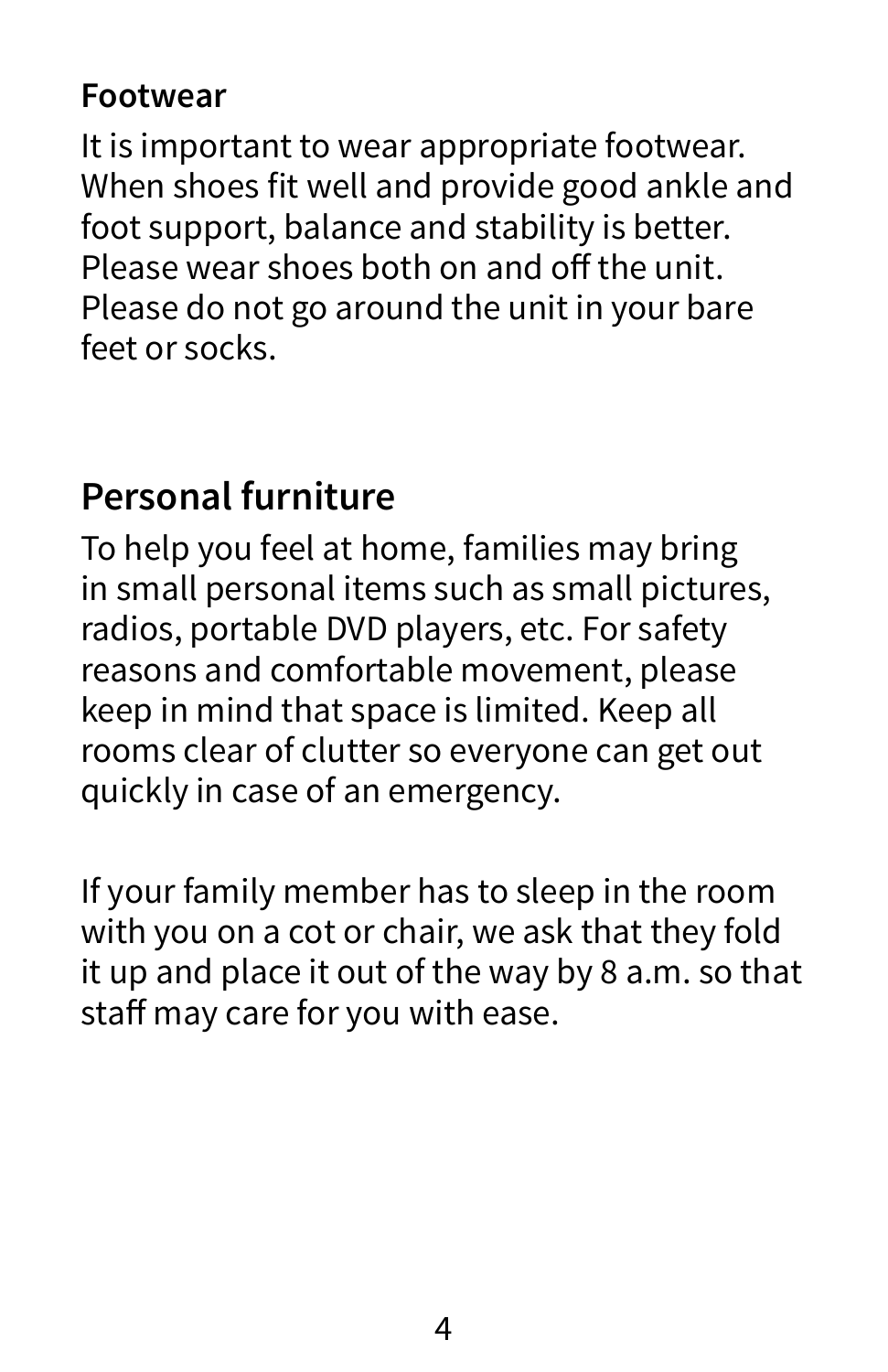#### **Medication safety**

You and your family members are encouraged to ask nurses, doctor(s), or pharmacist(s) any questions about the medications you are taking.

Patients and family members should check with staff before bringing in any over-the-counter or other medications. These may be harmful when taken along with other medications and foods.

If a patient has permission to keep medications in their room, **they must be locked up.** 

# **Fire safety**

#### **Fire drills**

The hospital has a Fire Safety Plan. There are monthly fire drill practices. During these drills, you will hear the fire alarm and messages over the overhead paging system. It is very important to stay calm and follow the directions of the staff.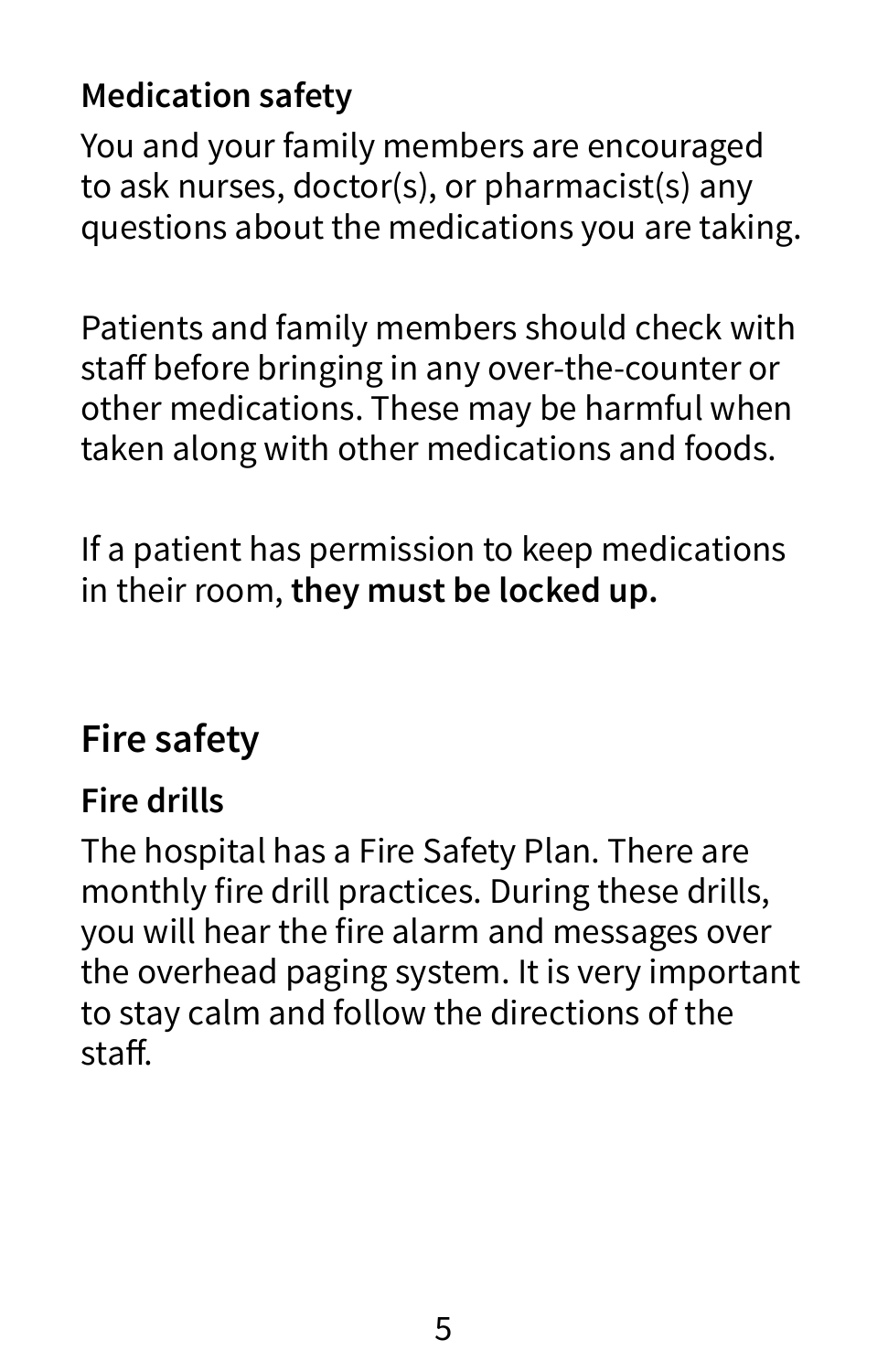#### **Evacuation routes**

Patients and families should check the locations of fire alarm stations and emergency exits. Fire alarm stations are located near exit doors.

# **Smoking**

There is no smoking or vaping on hospital property. Anyone smoking on hospital property will be fined and escorted off the property by security personnel. Programs are available to help you in your efforts to stop smoking. Please ask staff for more information.

# **Equipment inspection**

If you notice anything that may be a safety hazard or cause concern or risk, please talk to the nursing staff.

All electrical items brought in for patients' rooms must be CSA-approved. Electric blankets, extension cords, and small space heaters are not allowed. Please use power bars instead of extension cords.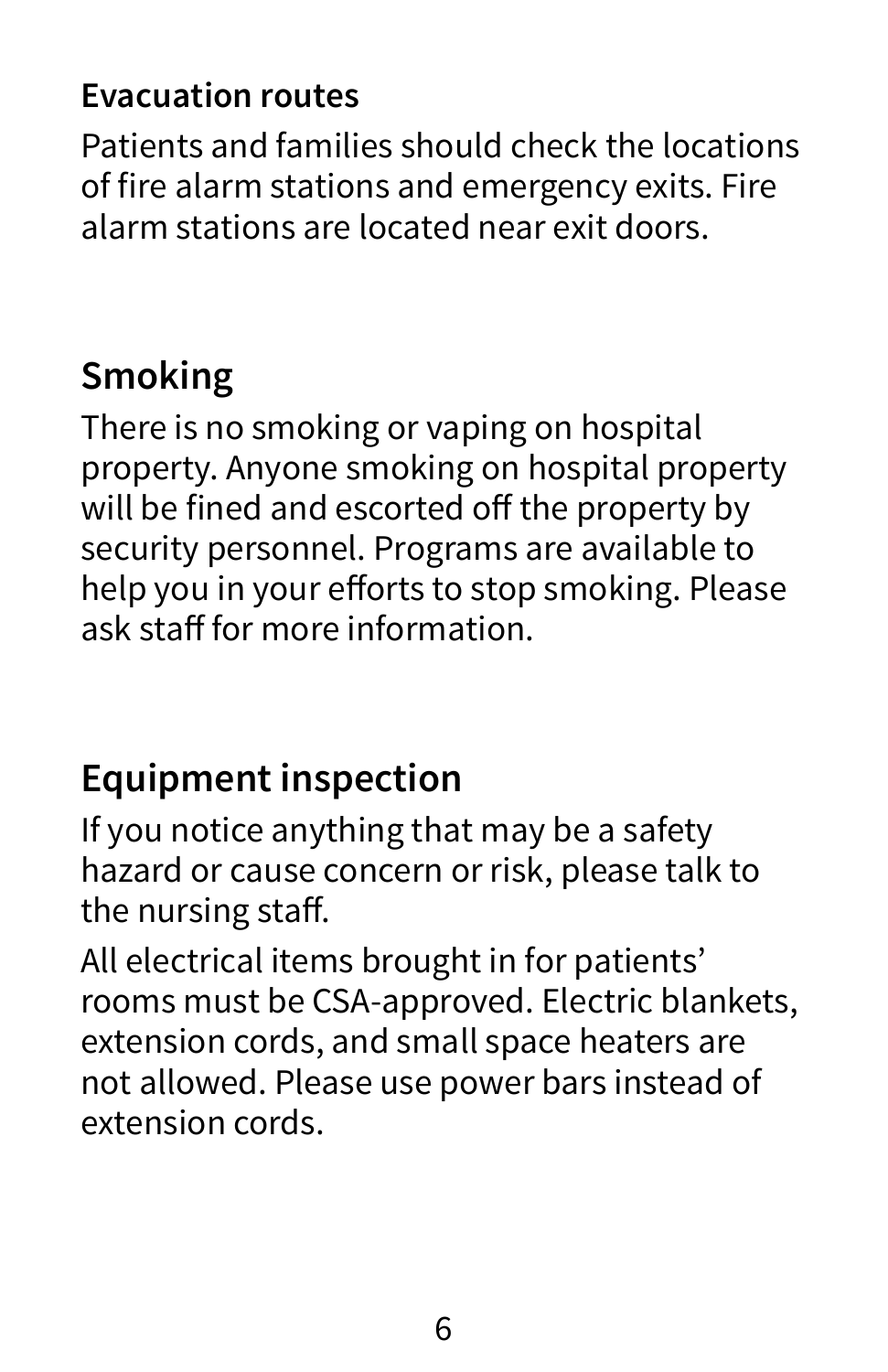# **General safety**

#### **Scent-free policy**

In consideration of those who have allergies or breathing problems, visitors and staff are not allowed to use scented products including perfumes, colognes, soaps, and deodorants. Flowers may also be a concern. Please check with staff on the unit before bringing in very perfumed flowers such as lilies, lilacs, etc. Tell staff if you have any allergies/sensitivities to scented products.

#### **Call bells**

Call bells are available in every patient room to call staff when needed. Emergency call bells are located in every bathroom. Please make sure your call bell is always within reach.

#### **Sign out when leaving facility**

Please stop by the unit desk to sign out before leaving the building for any length of time. Staff need to know where all patients are at all times.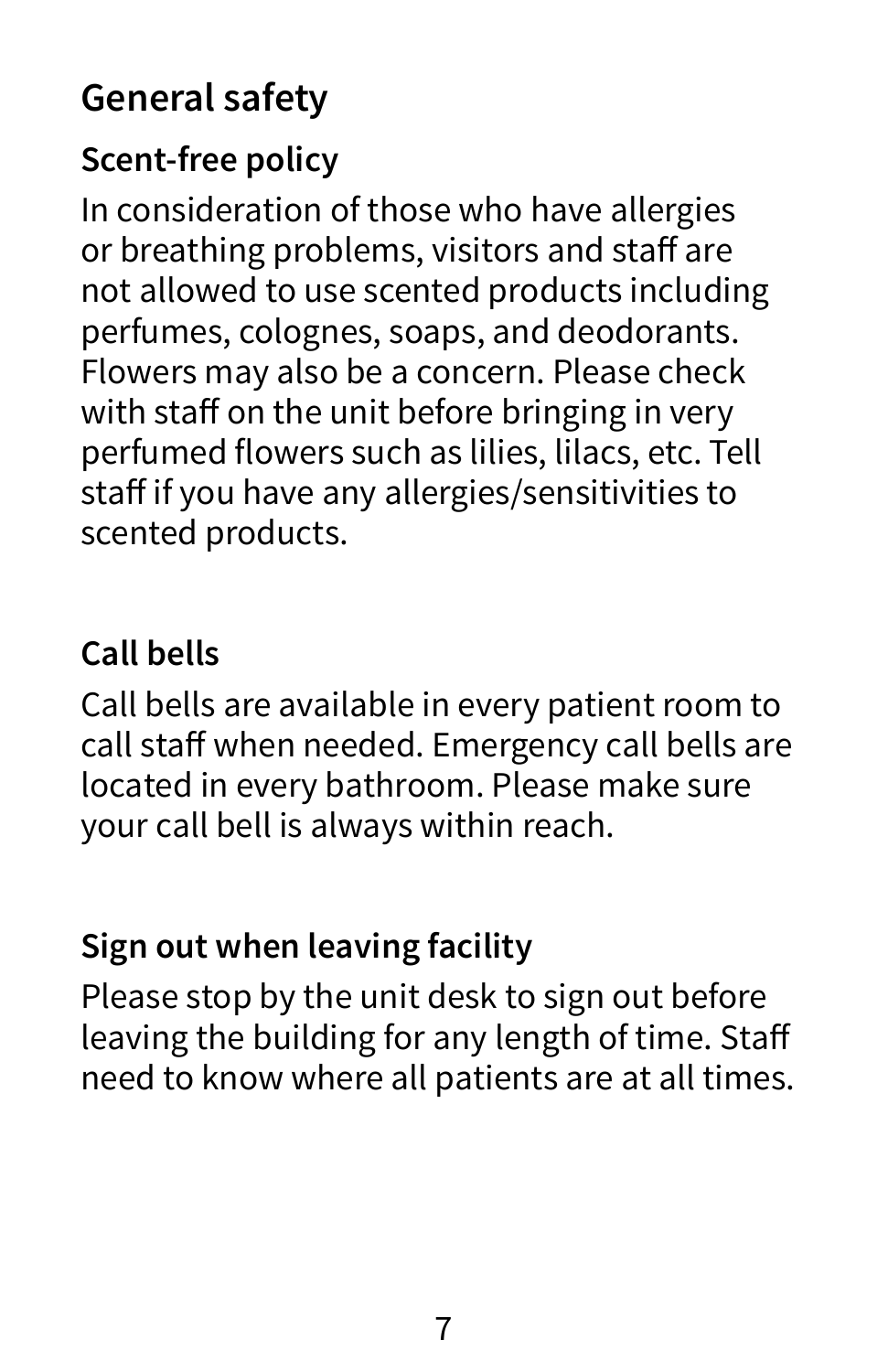#### **Helping other patients**

For your safety and the safety of other patients, please **do not** try to help other patients move from their bed or wheelchair. Please ask staff for help. **Do not** help other patients eat their meals. Some patients need to eat their meals in a special way and need help from staff to stay safe.

Some patients are not safe to leave the unit alone. Outside doors are locked at night. Security staff will let you in when needed.

We appreciate your help in following these safety measures. They will help keep you and other patients, staff, and volunteers safe.

**What are your questions?** 

**Please ask. We are here to help you.**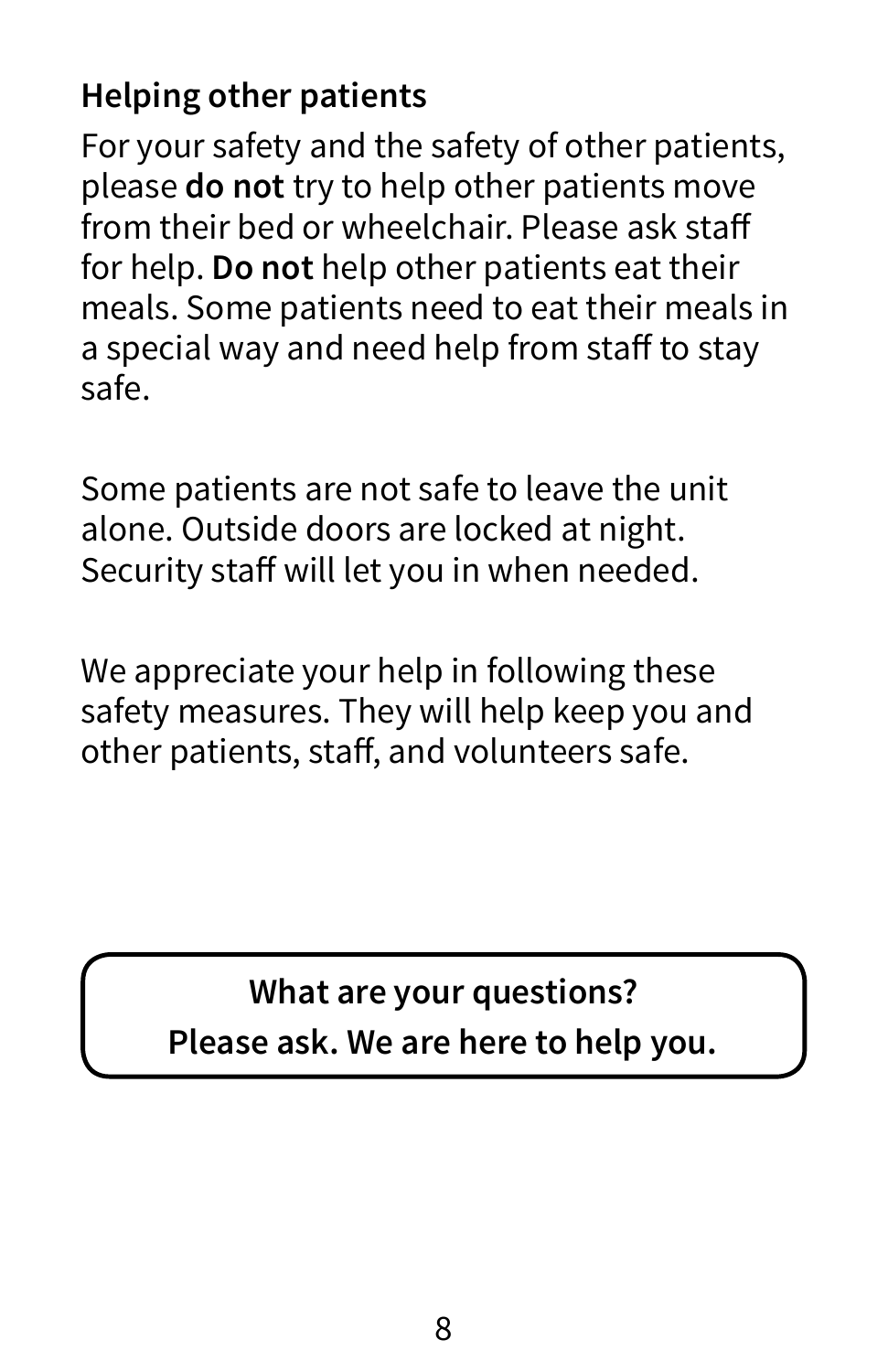# **Questions to ask my healthcare provider:**